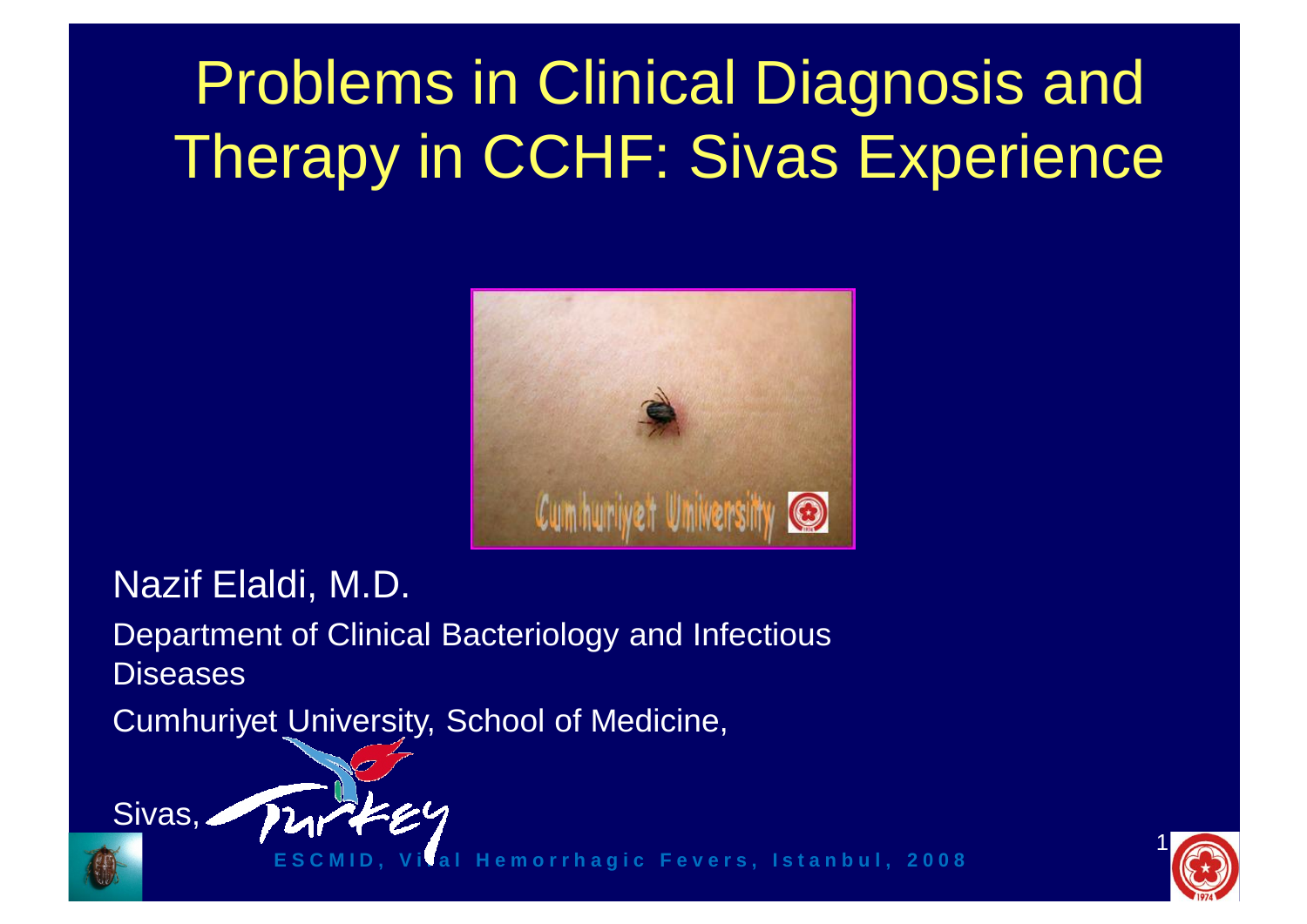#### **BULGARIA Black** Sea **GEORGIA**  $\Omega$ 75 150 km AZER. 150 mi  $\Omega$ 75 **Bosporus GREECE** *Istanbul* Hopa Samsun Sea of **Kocaeli** Trabzon  $\circ$ **ARMENIA**  $(lzmit)$ **Giresun**  $\frac{1}{2}$ Gemlik Tokat Dardanelles Bursa **ANKARA** Erzurum **eSivas** Balıkesir Eskişehir Yozgat Cumhuriyet AZER. Lake University G Jan **Manisa IRAN** Van R K IJ 芮 **Izmir**  $\Gamma$ Diyarbakır<sup>2</sup> Tigris **.Konya**  $\approx$ Kahramanmaras Adana Gaziantep "Şanlı Urfa  $\bigcap$ **Antalya** icel (Mersin). İskend Aegean •800 bed-teaching hospital Sea Mediterranean Sea Serves ~1 million people **CYPRUS** 2



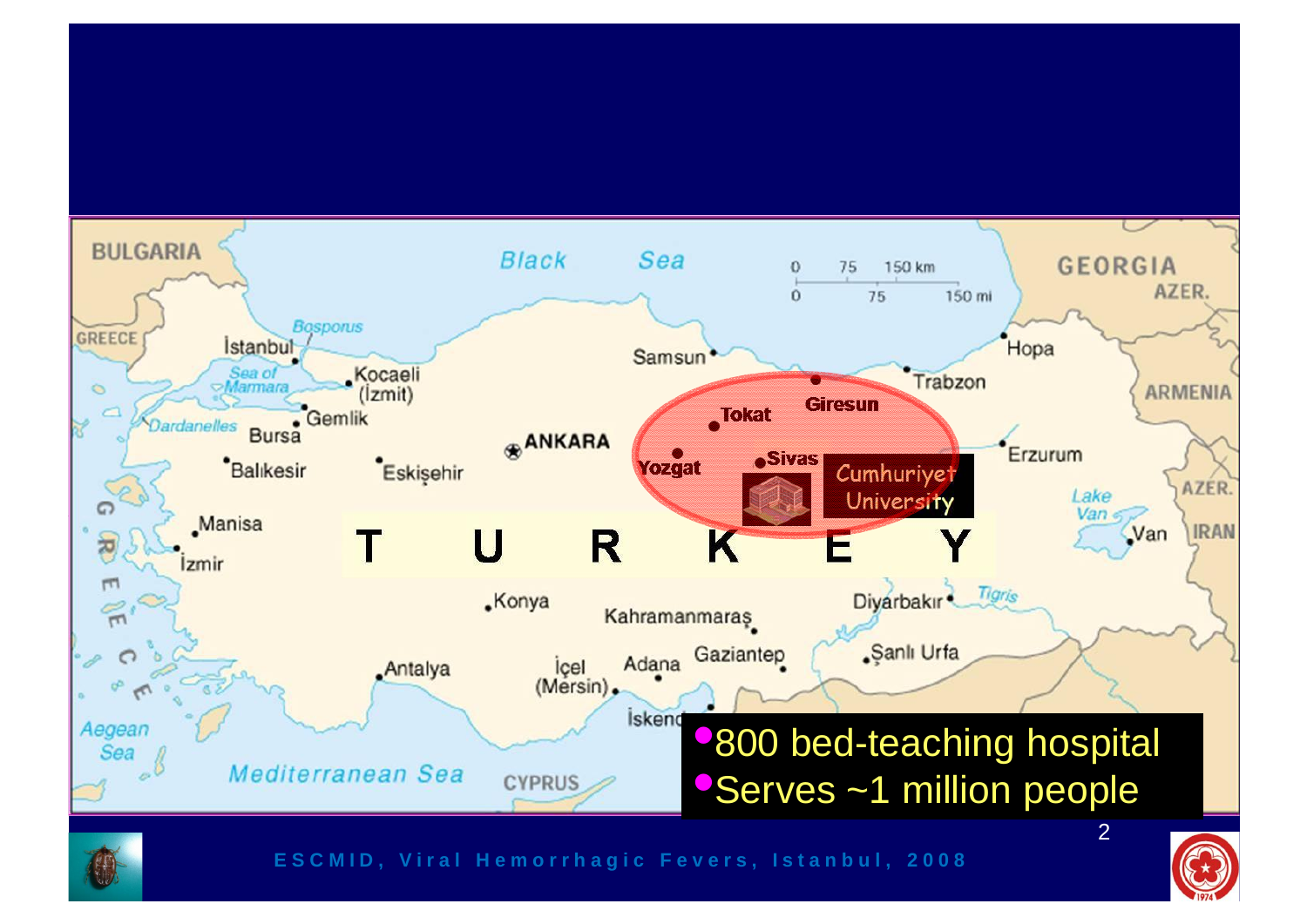### Distribution of CCHF cases to years (Cumhuriyet University Hospital, Sivas)





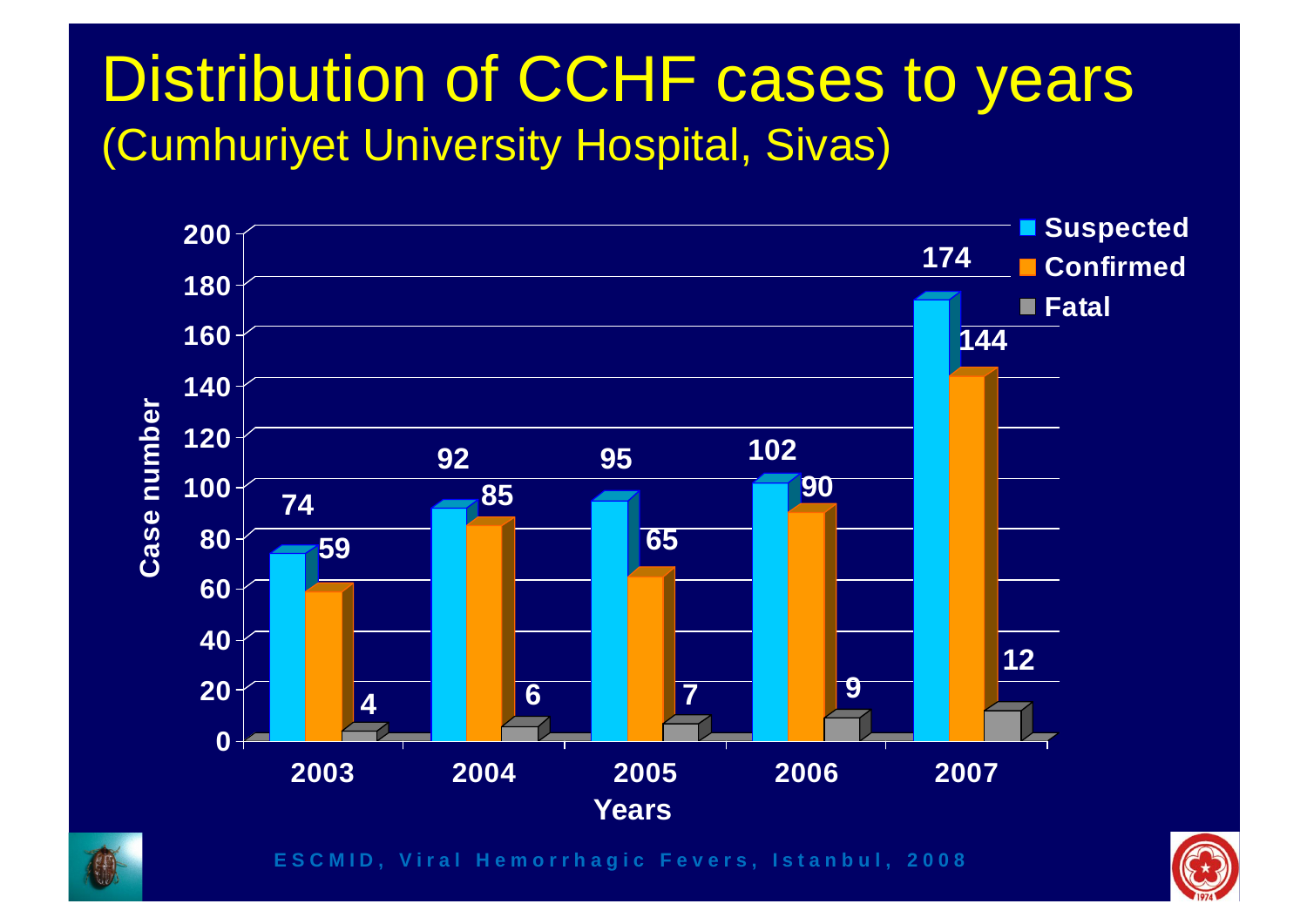### Problems in clinical diagnosis

### Crimean-Congo Hemorrhagic Fever





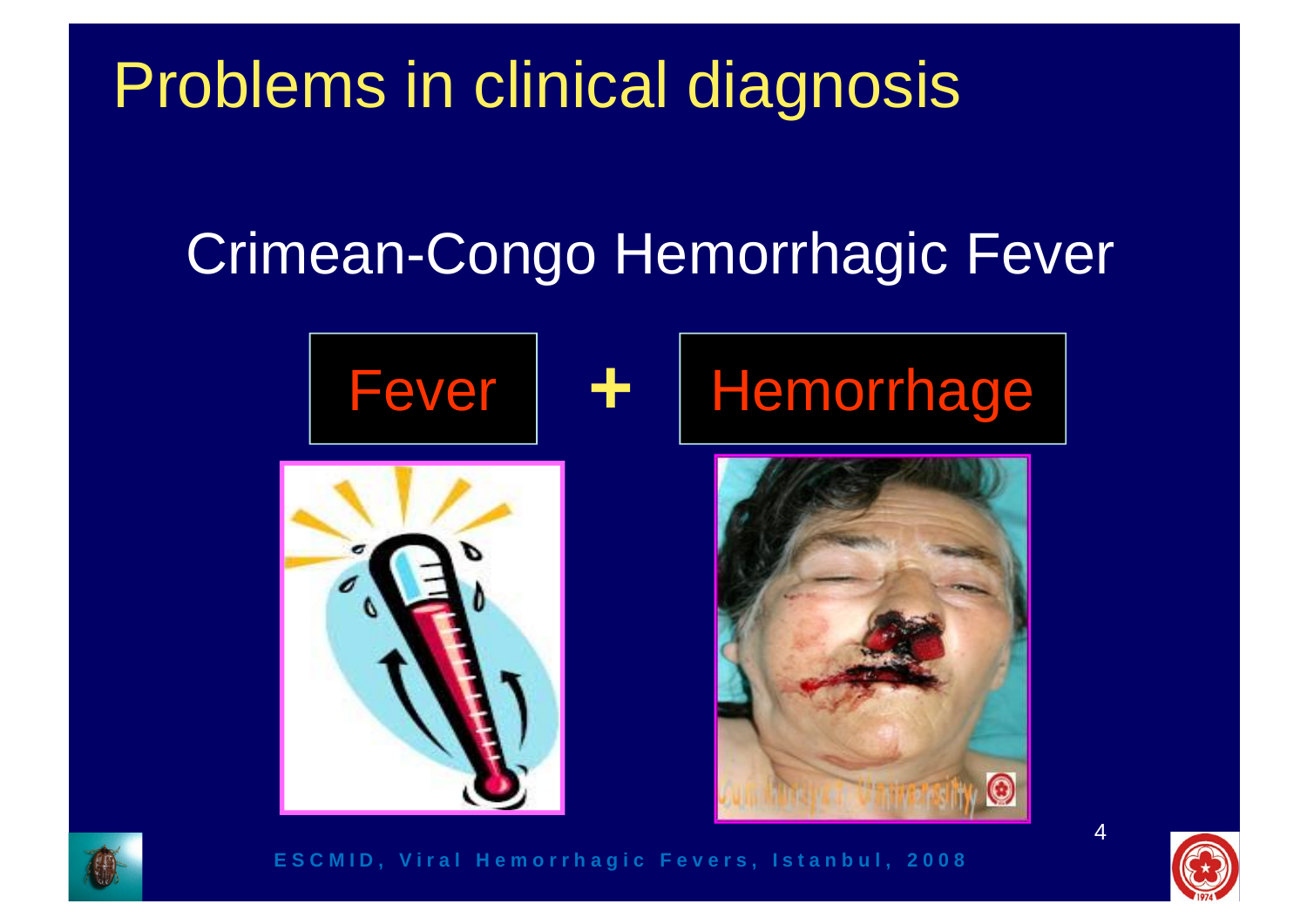



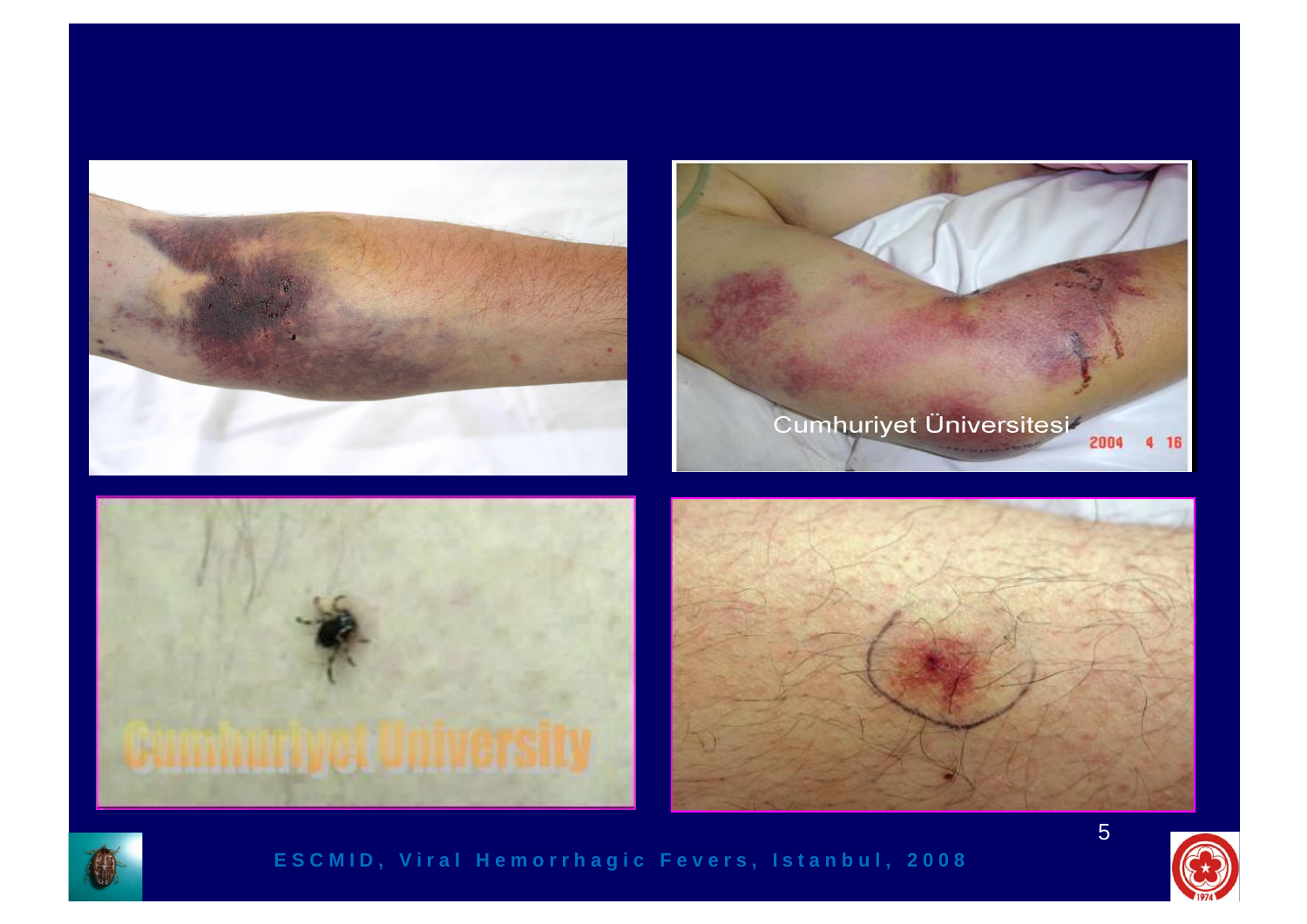### CCHF case definition criteria

**• A patient having an epidemiologic risk factor** -Tick exposure history and/or -Resident in/or traveled to a CCHF epidemic region

#### **PLUS**

**•An acute infectious disease resembling CCHF;**  $-Fever$  (>38<sup>0</sup>C) -Thrombocytopenia (<150 x 10<sup>3</sup>/mm<sup>3</sup>) and/or  $\|$ -Hemorrhagic manifestations











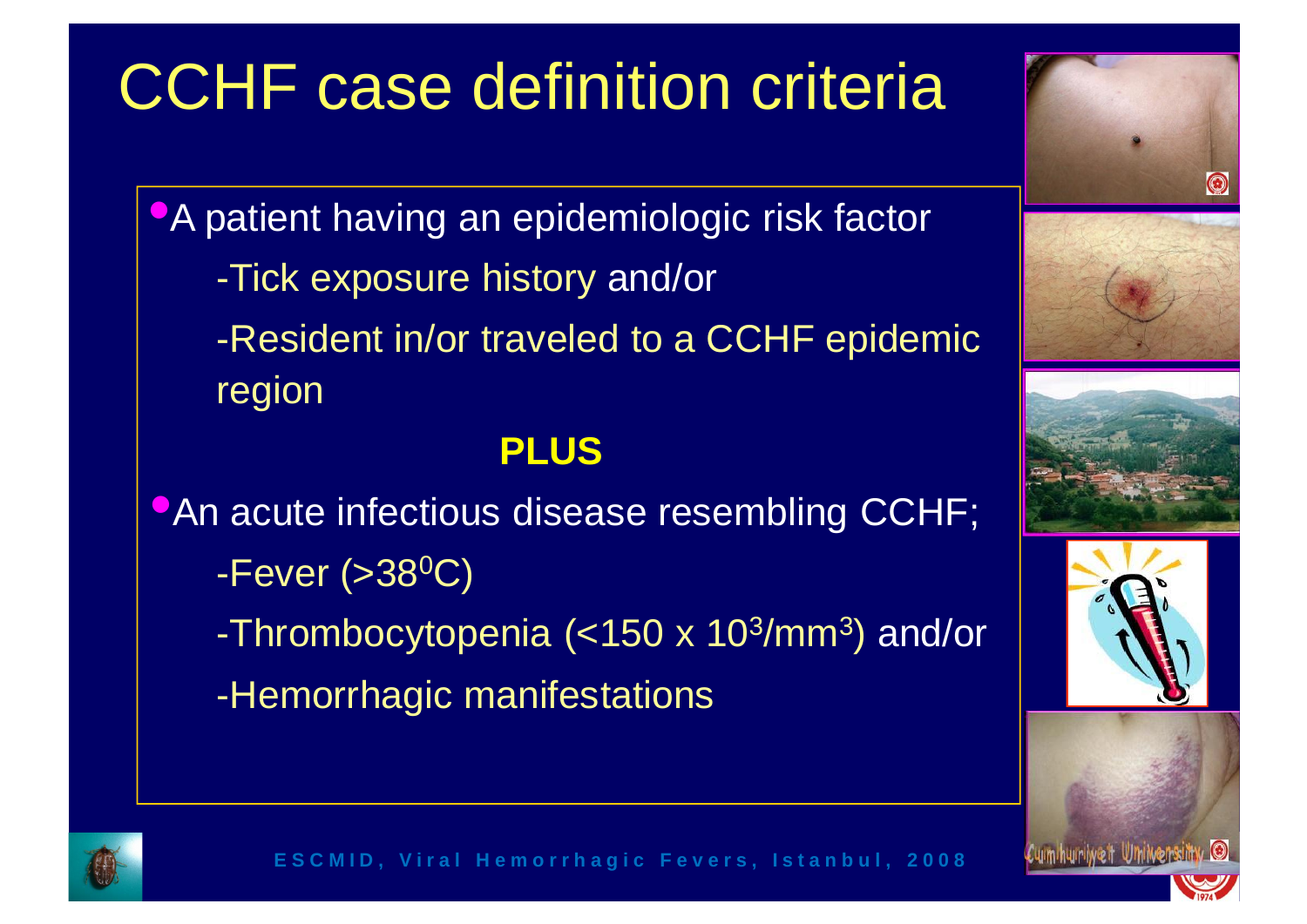### Success of case definition criteria in laboratory diagnosis of CCHF





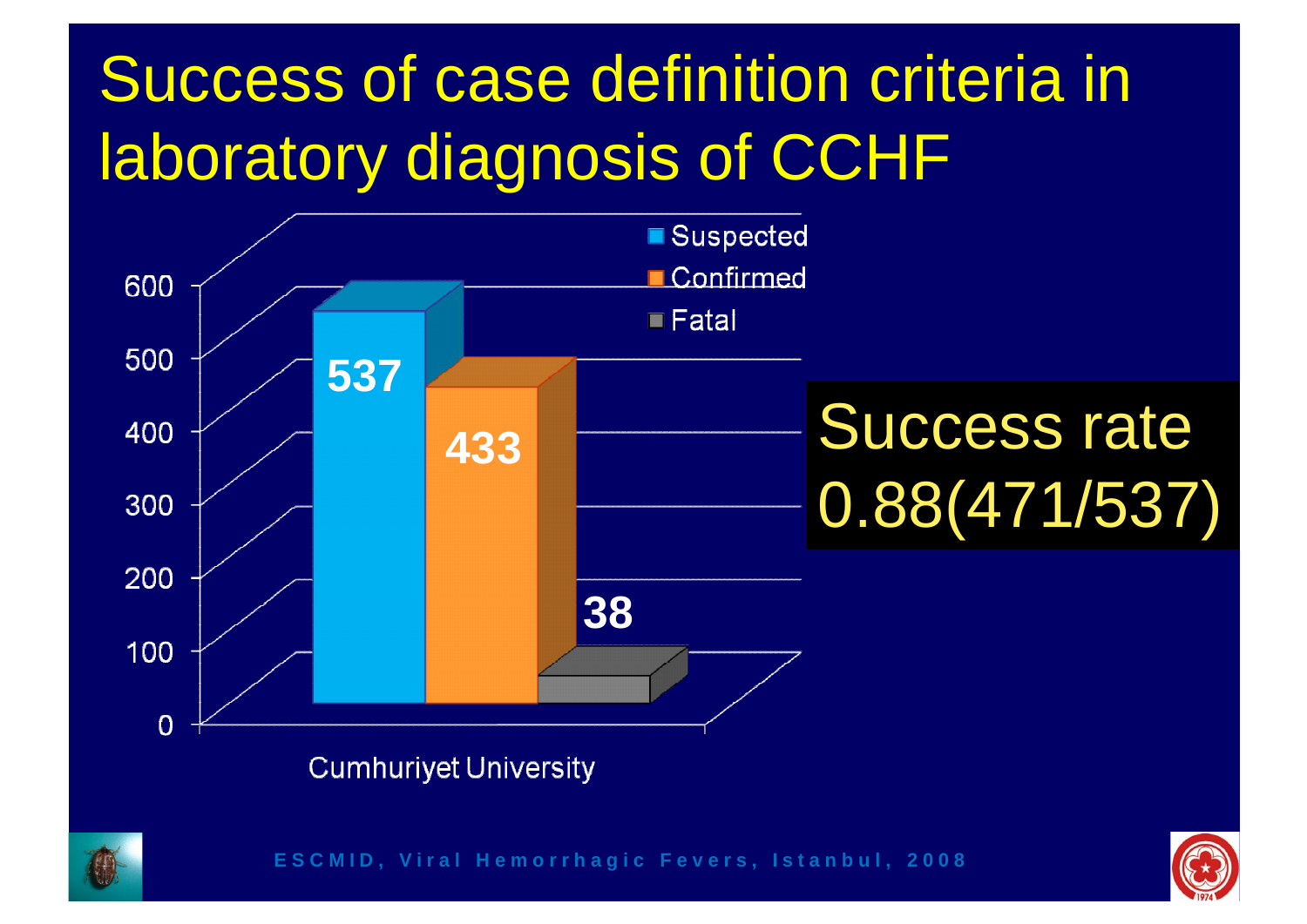### The role of thrombocytopenia in the case definion of CCHF





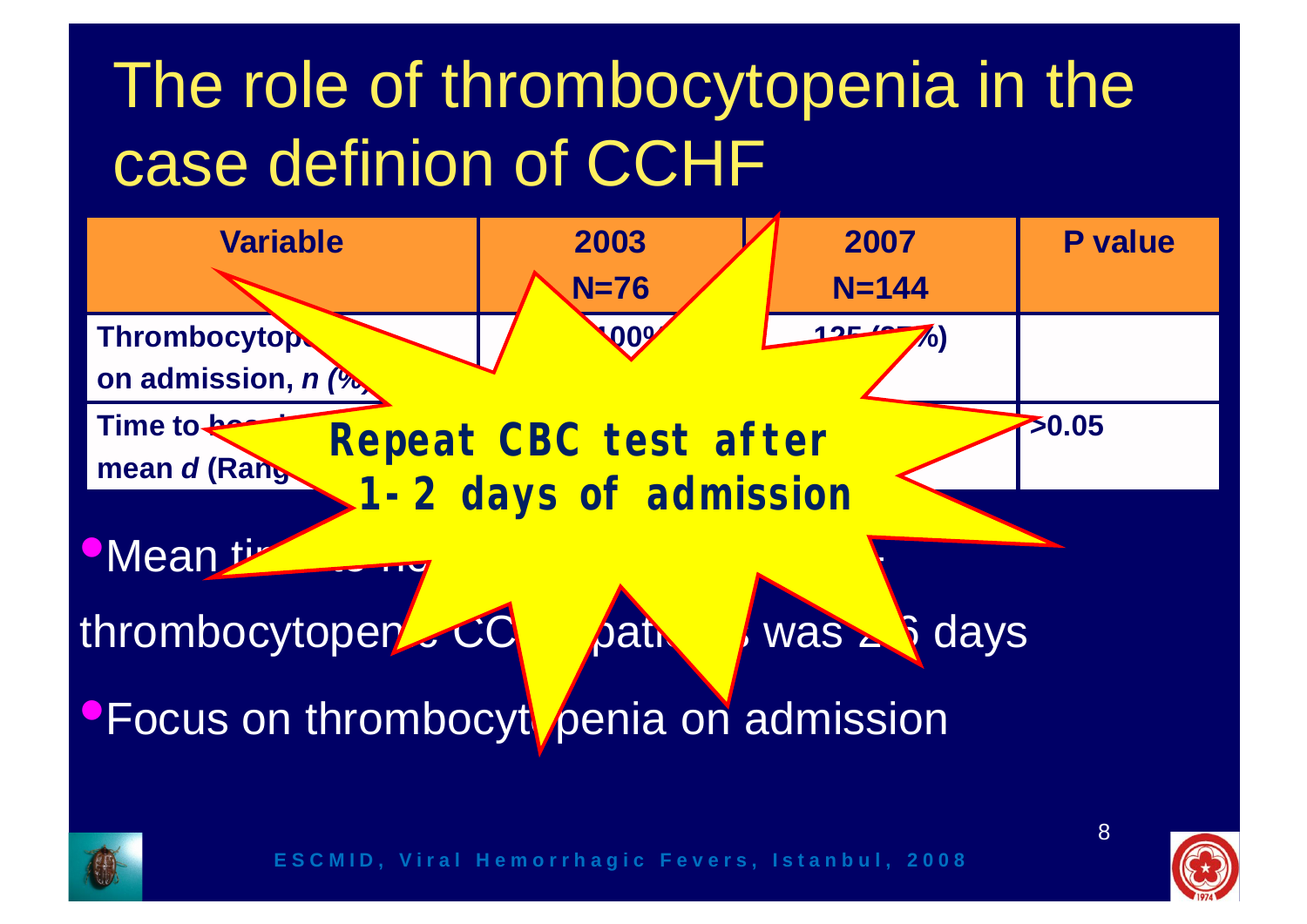### Problems in laboratory diagnosis

### Serologic and virologic analysis of 31 fatal CCHF cases in acute phase

| <b>Variable</b>    | No. of $(+)$ /<br>No. of tested (%) | <b>P-value</b> |
|--------------------|-------------------------------------|----------------|
| Anti-CCHFV IgM (+) | 12/31 (39)                          | < 0.0001       |
| $PCR (+)$          | 21/22 (95)                          |                |



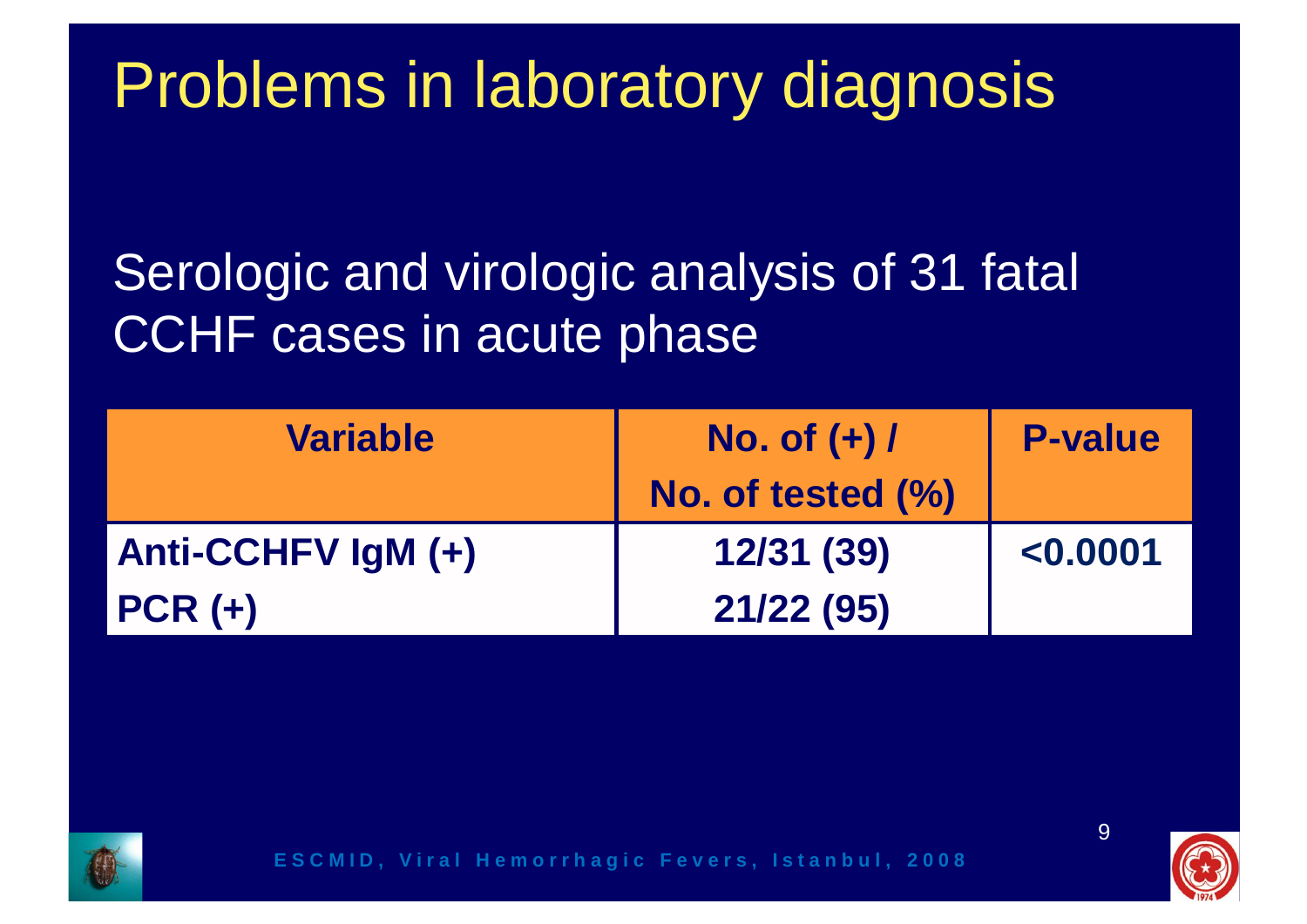Problems in CCHF therapy Current therapy of CCHF **•Supportive therapy** •Fluid replacement **•Blood and blood products •Others** •Ribavirin therapy (po, IV) ? **•Immune serum therapy?** 









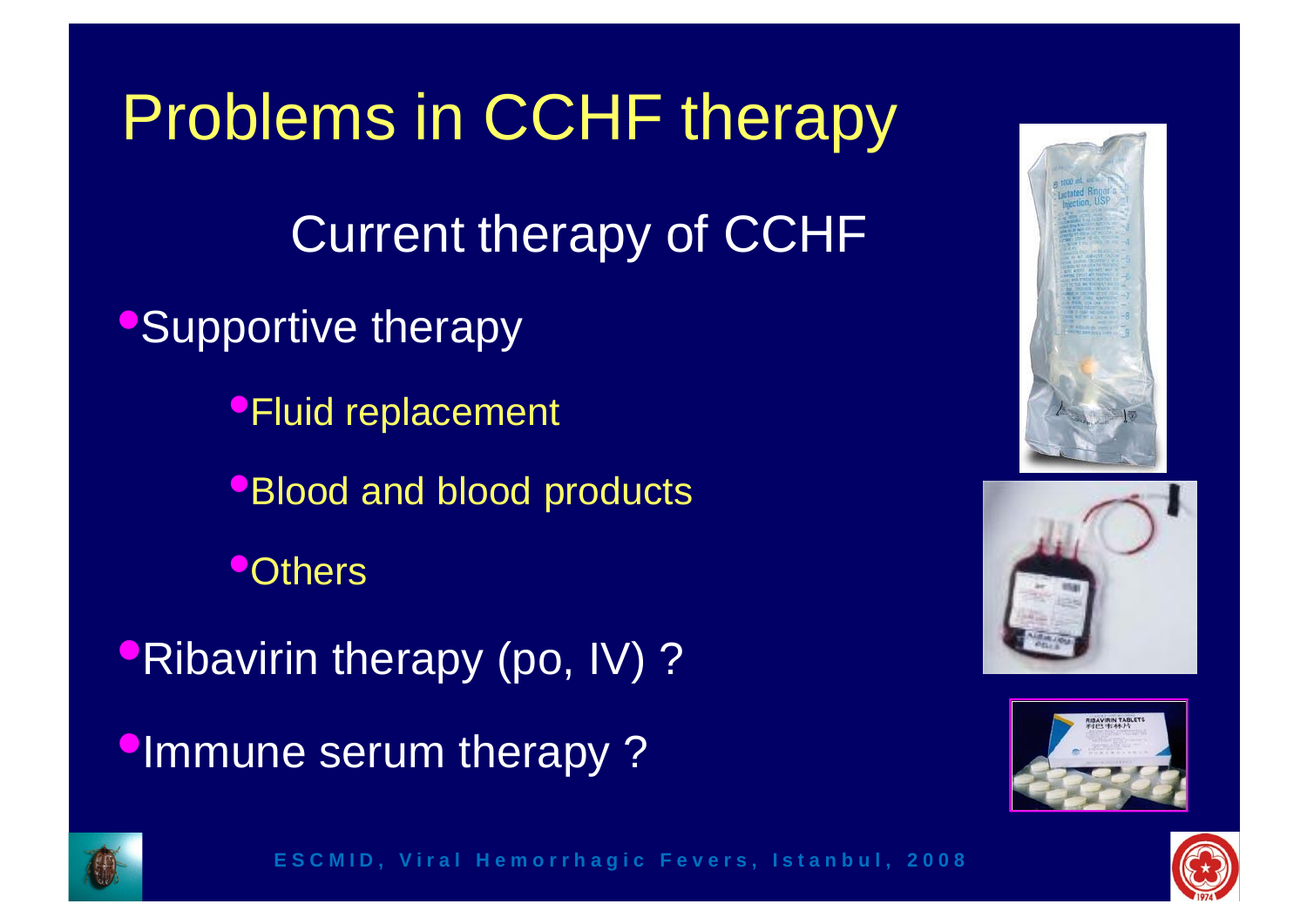### Why antivirals should be used in CCHF?



![](_page_10_Picture_2.jpeg)

![](_page_10_Picture_4.jpeg)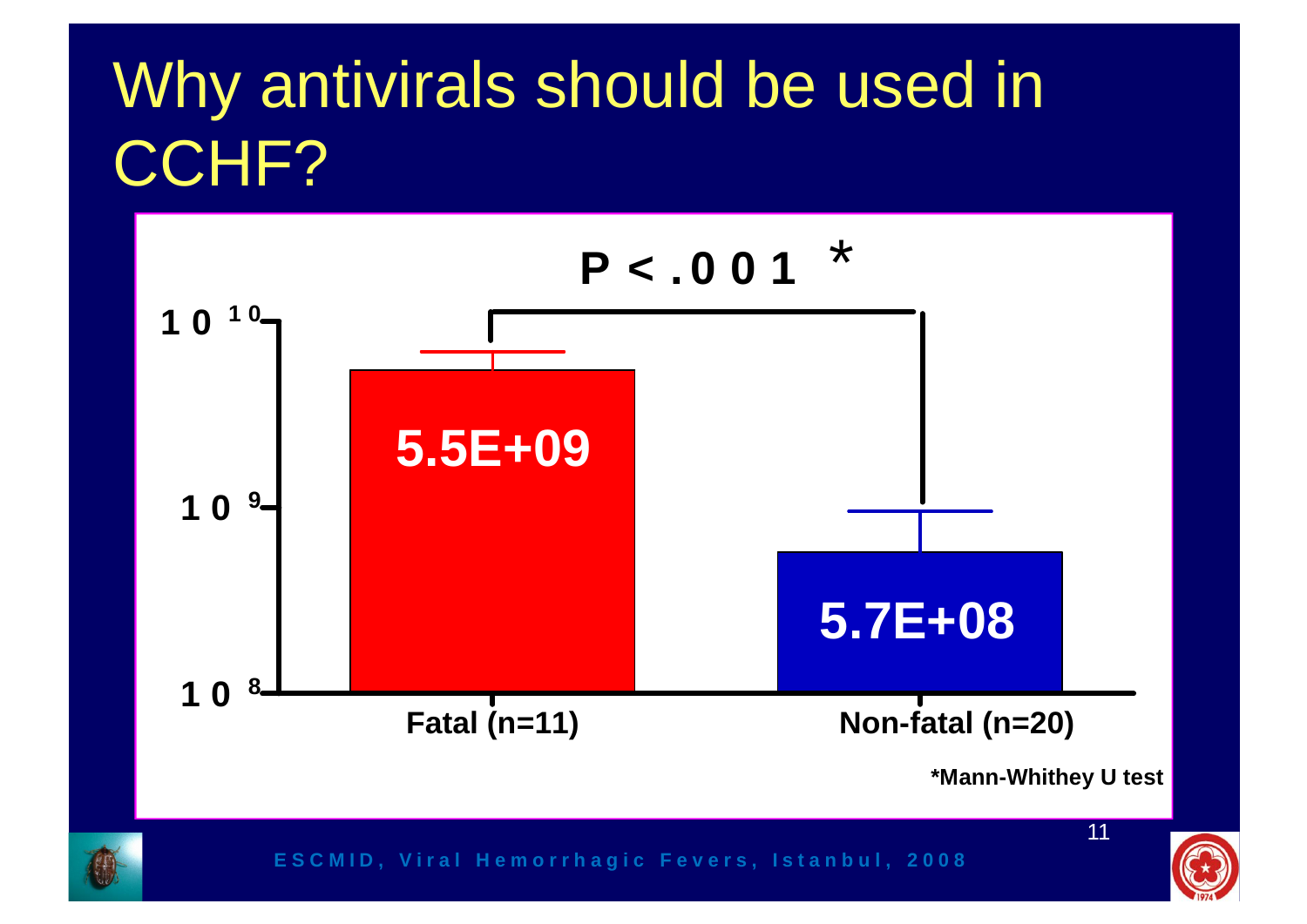### Ribavirin - efficacy reports in CCHF

- Oral ribavirin in confirmed cases
- •80% \*
- $-75\%$  \*\*
- $\blacktriangleright$  85% (first 5 days of onset) •74% (after 5 days of onset) Ribavirin (po or iv) in confirmed cases  $\bullet$  20% (1 of 5) \*\*\*\*

\*Mardani M, et al. CID 2003 \*\*Alavi-Naini R, et al. J Infect 2005 \*\*\*Metanat M, et al. Int J A A 2005 Poster present. \*\*\*\*Jamil B, et al. Trans R Soc Trop M Hyg 2005

![](_page_11_Picture_6.jpeg)

![](_page_11_Picture_8.jpeg)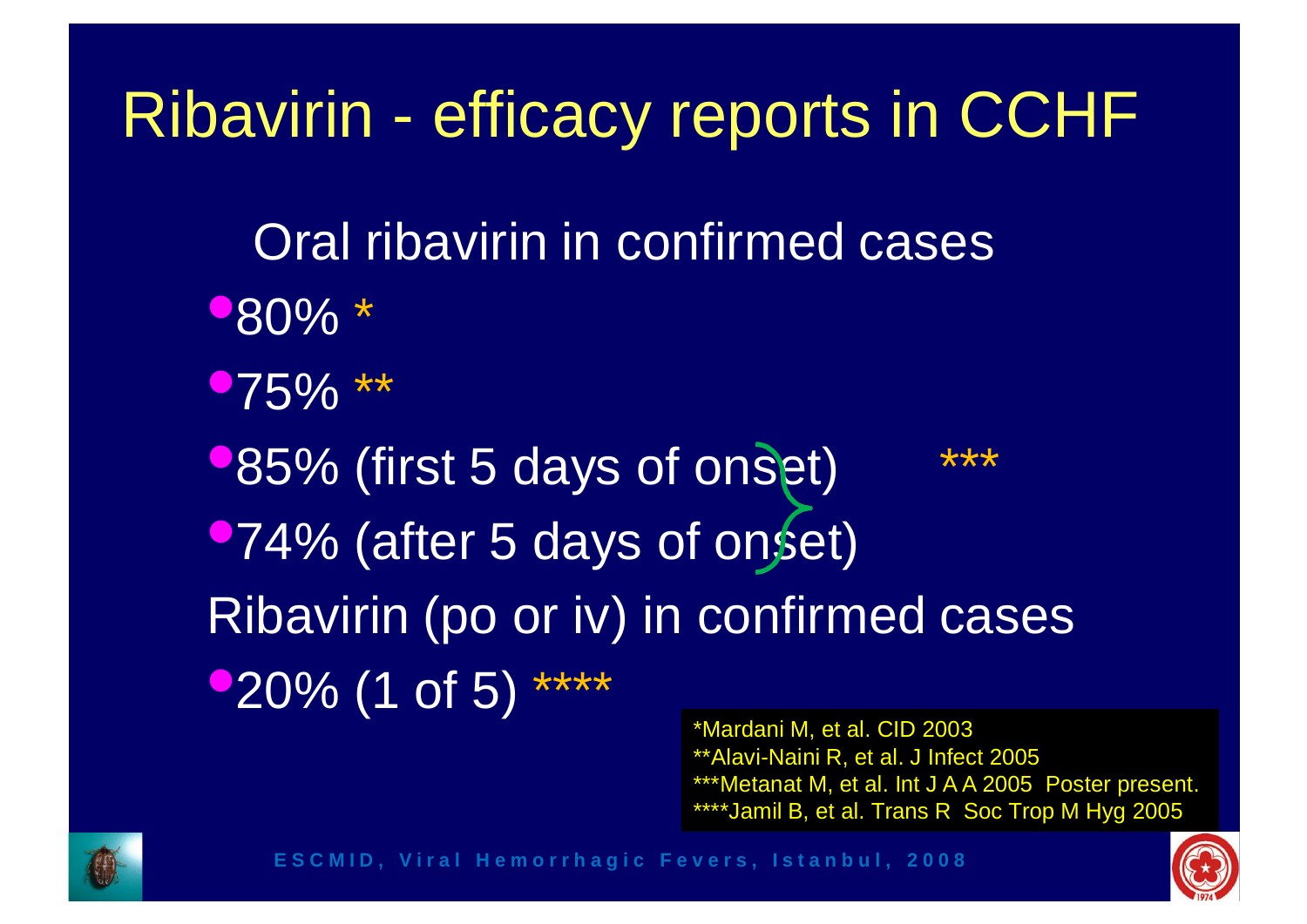## Efficacy of oral ribavirin in confirmed CCHF in TR (2004)\*

| <b>Outcome</b>   | <b>Ribavirin</b><br>$N = 126$ | <b>Historical</b><br><b>control N=96</b> | <b>P</b> value |
|------------------|-------------------------------|------------------------------------------|----------------|
| Fatal, n (%)     | 9(7)                          | 11(12)                                   | 0.243          |
| Non-fatal, n (%) | 117 (93)                      | 81 (88)                                  |                |

**•Oral ribavirin was not effective** 

•Median ribavirin starting time was 5 days after onset symptoms

\* Elaldi N, et al. ECCMID 2007, Munich, GERMANY

![](_page_12_Picture_5.jpeg)

![](_page_12_Picture_7.jpeg)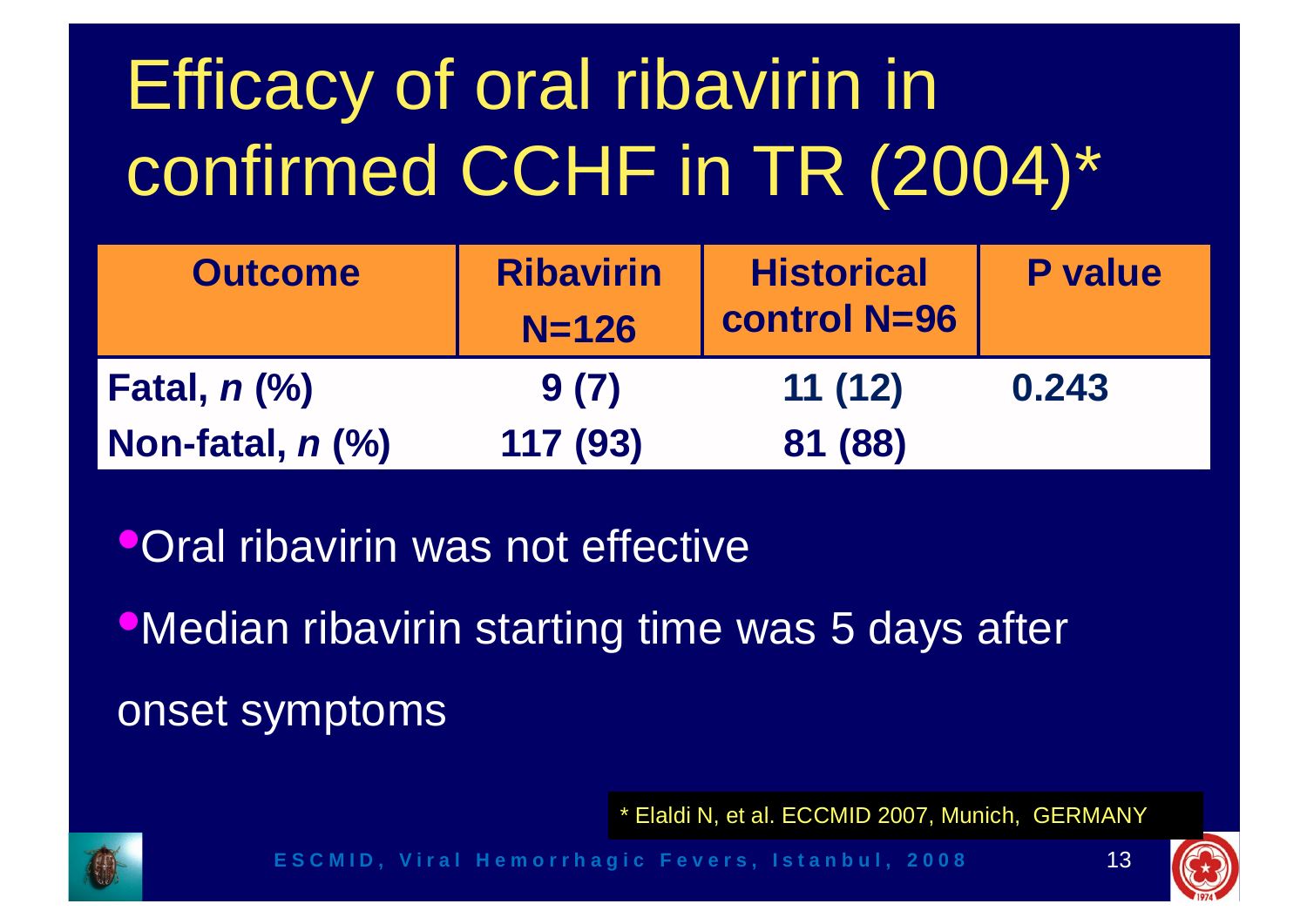### Efficacy of IV ribavirin treatment in severe CCHF cases \*

| <b>Variable</b>              | <b>Survived</b> | <b>Died</b> |
|------------------------------|-----------------|-------------|
| <b>Ribavirin group (n=9)</b> |                 |             |
| Control group (n=15)         |                 |             |

•Fatality rates= 44% / 40% •OR (95% CI) 0.84 (0.13 -5.59)

\* Unpublished data

![](_page_13_Picture_4.jpeg)

![](_page_13_Picture_6.jpeg)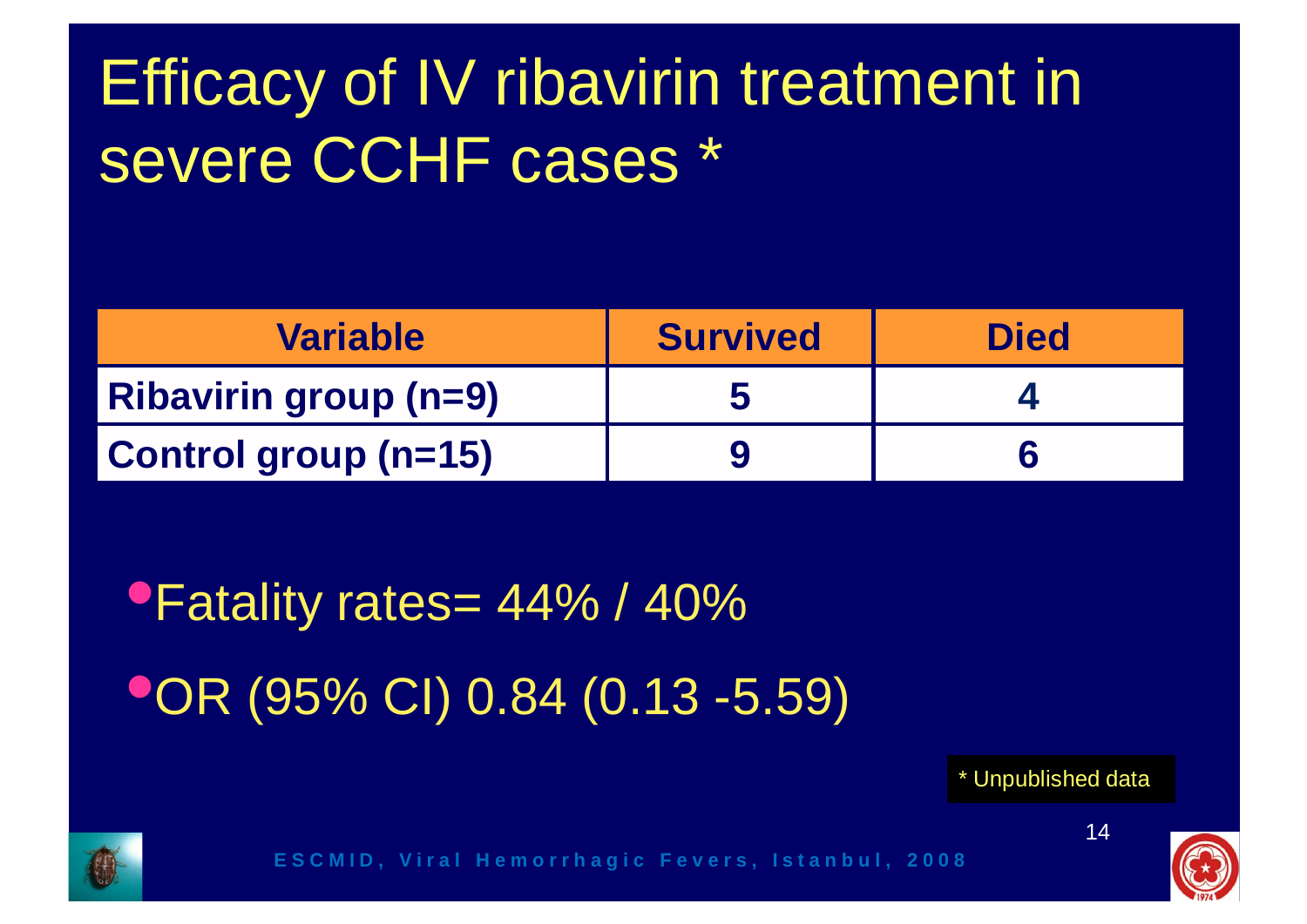#### **•Efficacy of ribavirin in CCHF remains to be proven**

#### **Controlled-randomized clinical studies needed**

![](_page_14_Picture_2.jpeg)

![](_page_14_Picture_3.jpeg)

15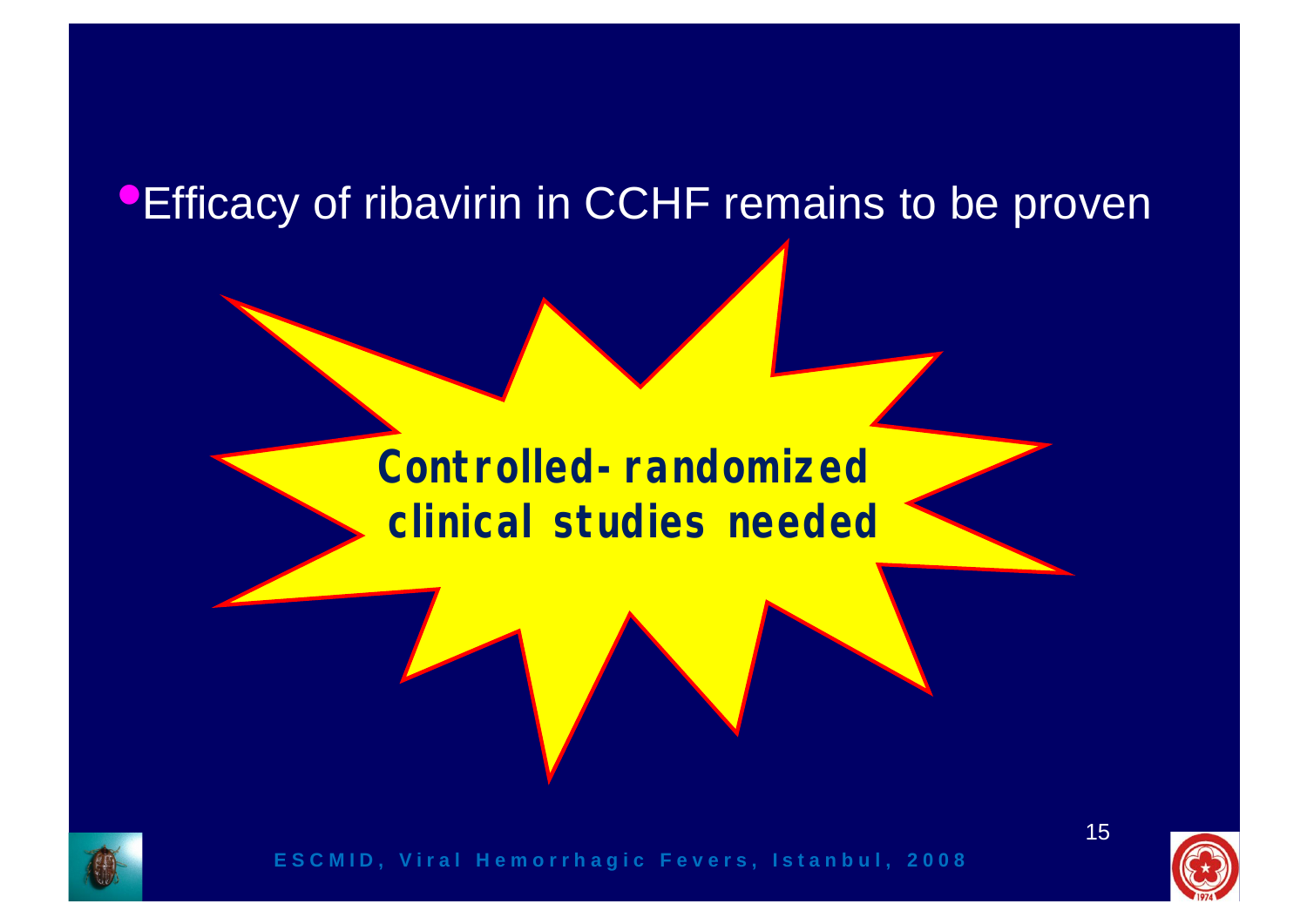### Why death occurs in CCHF?

![](_page_15_Picture_1.jpeg)

![](_page_15_Picture_2.jpeg)

![](_page_15_Picture_3.jpeg)

![](_page_15_Picture_4.jpeg)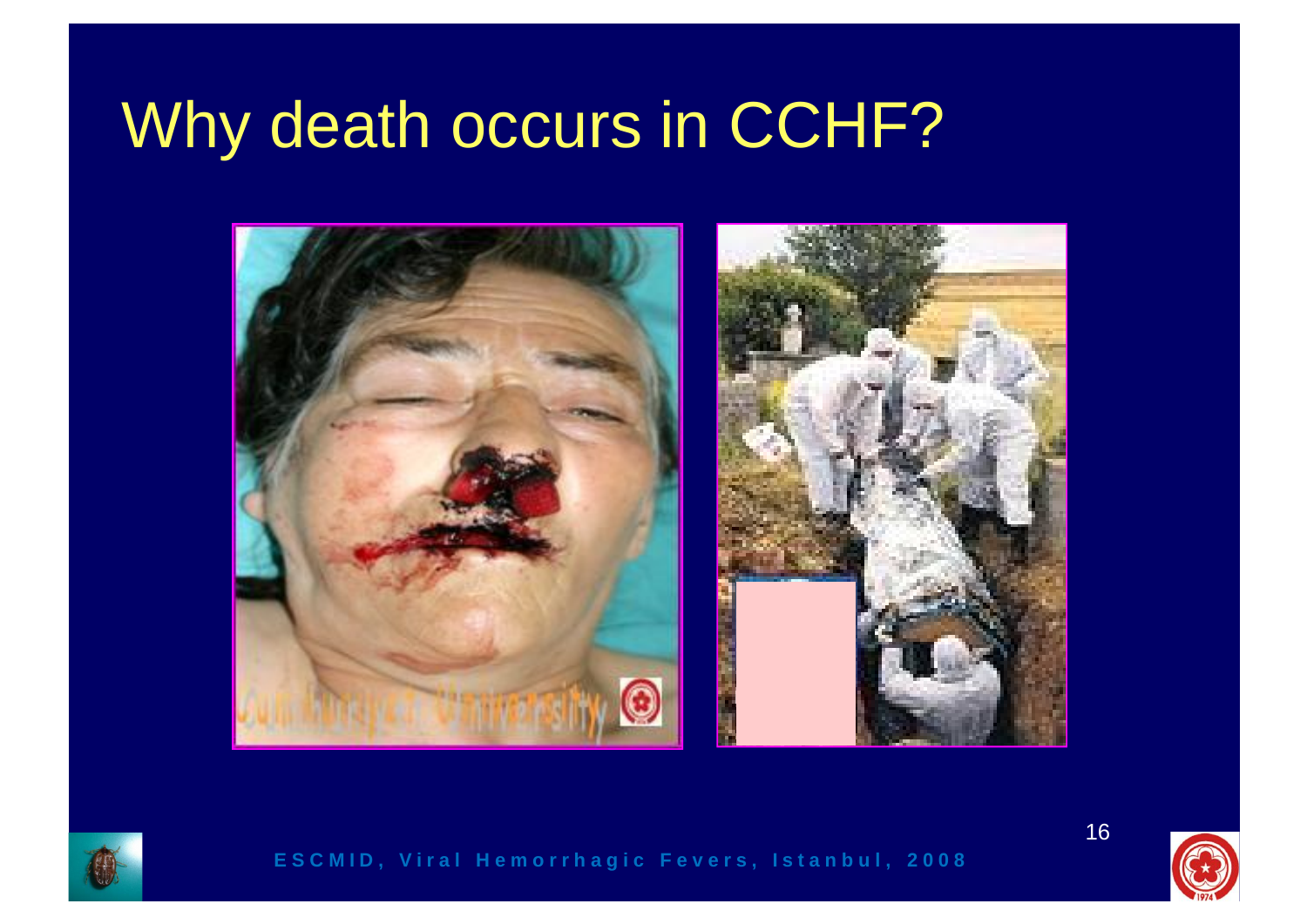### Serum virus titer on admission (copies/ml)

![](_page_16_Figure_1.jpeg)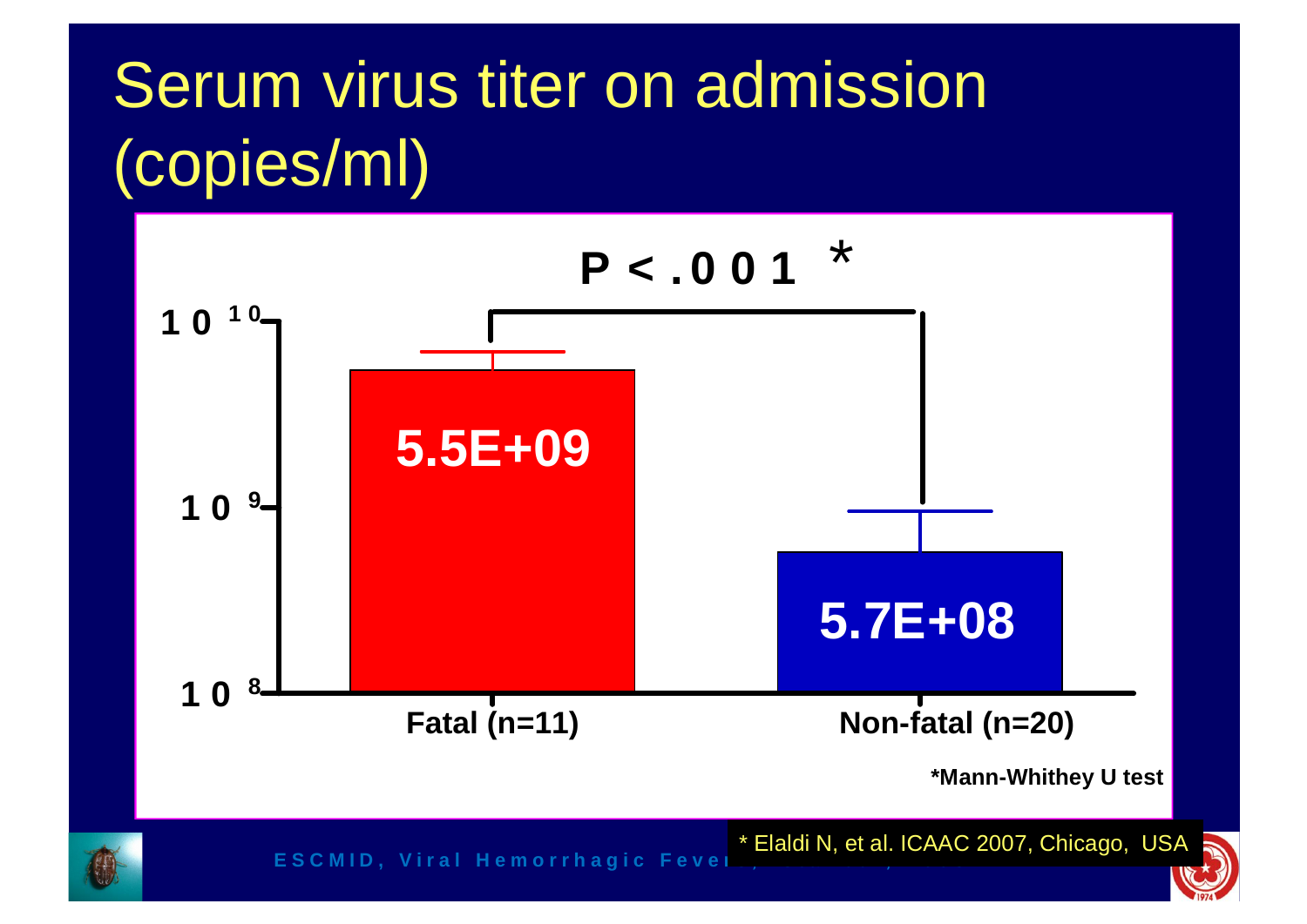### Kinetic change of serum virus titers in fatal CCHF cases

![](_page_17_Figure_1.jpeg)

**ESCMID, Viral Hemorrhagic Fever** 

\* Elaldi N, et al. ICAAC 2007, Chicago, USA

![](_page_17_Picture_4.jpeg)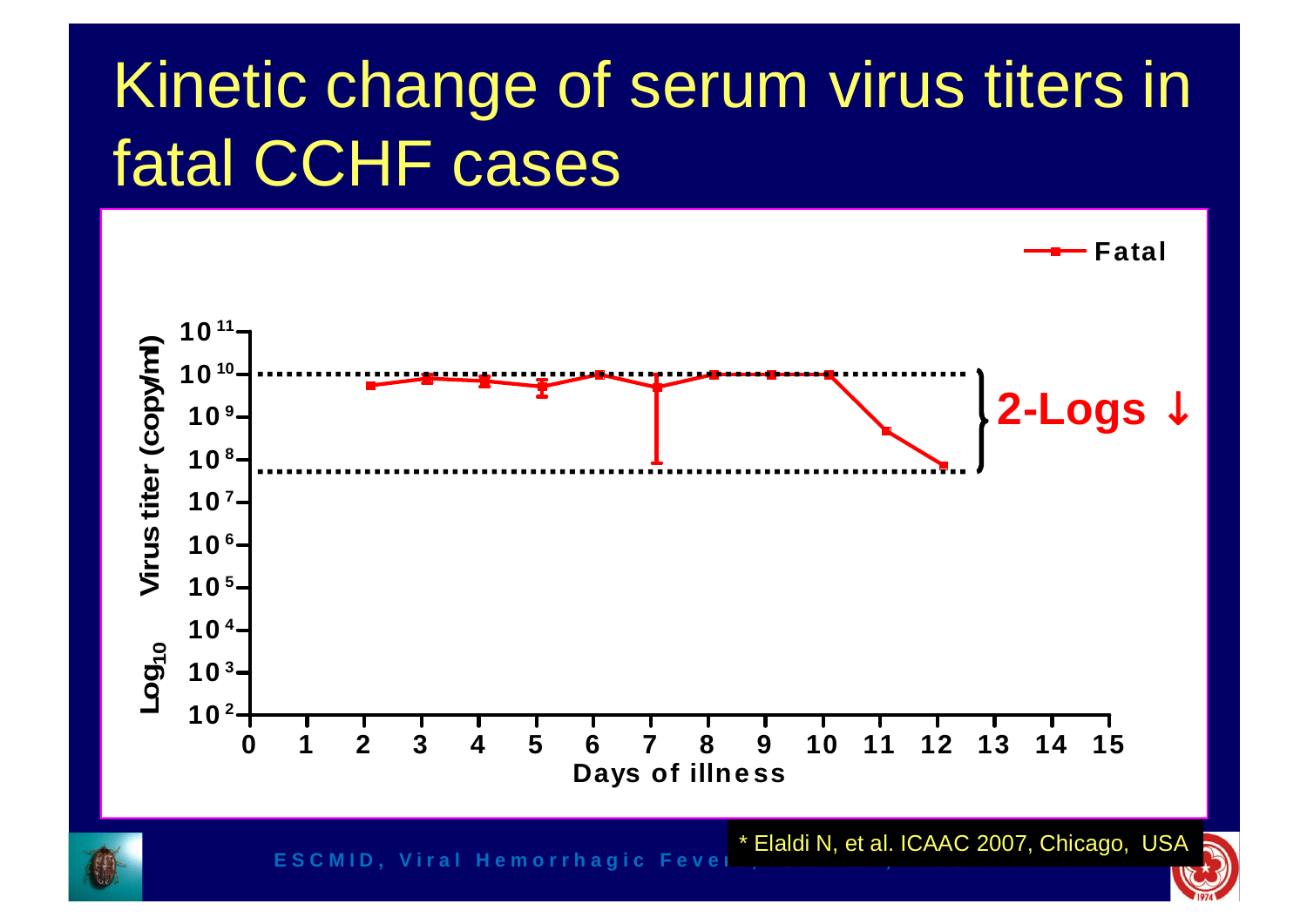### Kinetic change of serum virus titers in fatal and non-fatal CCHF cases

![](_page_18_Figure_1.jpeg)

**ESCMID, Viral Hemorrhagic Fever** 

19 \* Elaldi N, et al. ICAAC 2007, Chicago, USA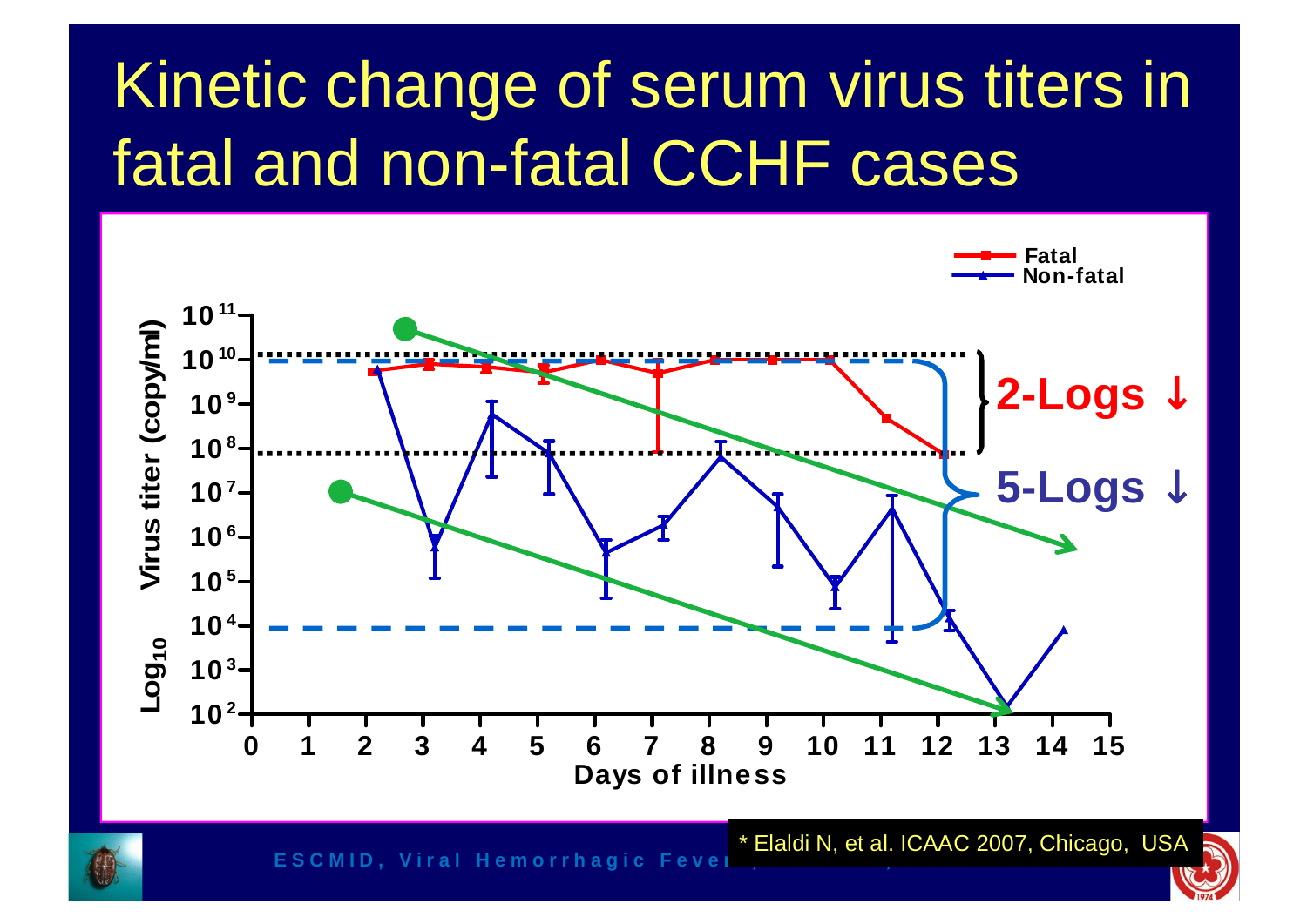### Kinetic change of serum virus titers and specific anti-CCHFV IgG levels

![](_page_19_Figure_1.jpeg)

![](_page_19_Picture_2.jpeg)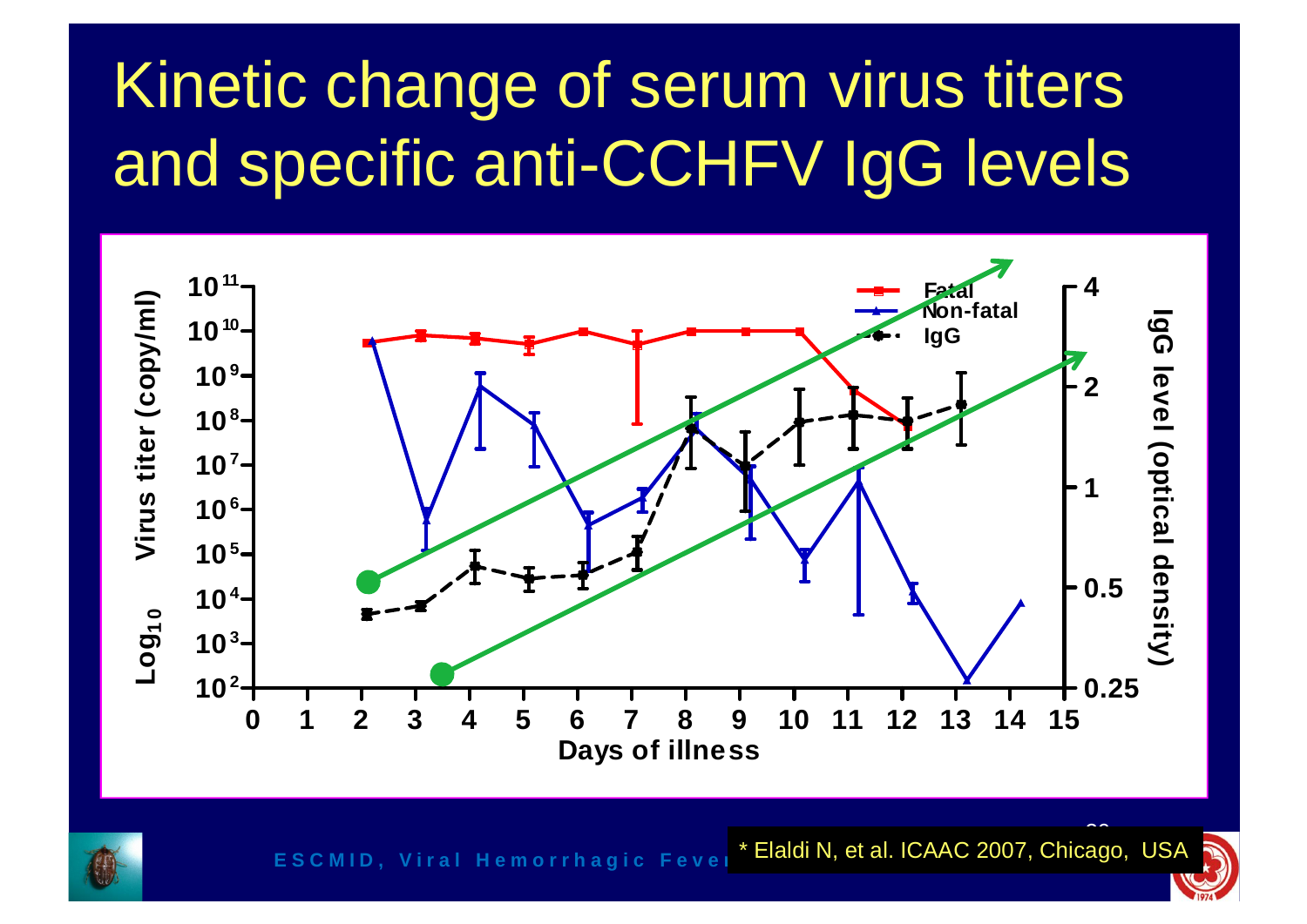### Serum cytokine levels on admission (pg/ml)\*

![](_page_20_Figure_1.jpeg)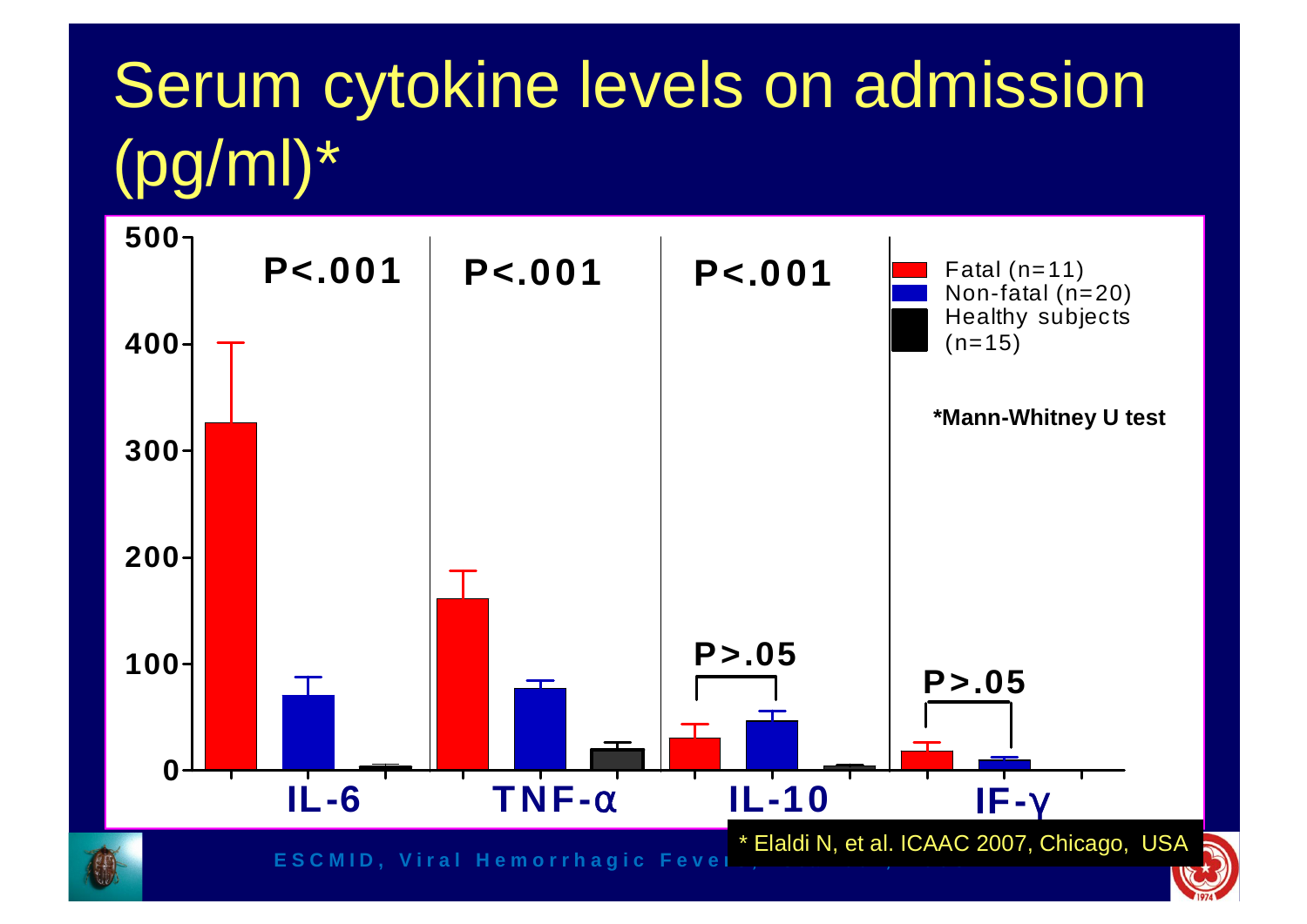### Laboratory findings on admission

|                                | <b>Non-fatal</b> | <b>Fatal</b> | p                | <b>Normal</b> |
|--------------------------------|------------------|--------------|------------------|---------------|
|                                | $(n=20)$         | $(n=11)$     | value            | range         |
| <b>WBC (x10<sup>9</sup>/L)</b> | 2.9              | 5.4          | 0.04             | 4.0-11.0      |
| Platelet (x10 <sup>9</sup> /L) | 53               | 29           | 0.09             | 150-450       |
| Hb (g/dL)                      | 13.8             | 12.4         | 0.07             | $12 - 18$     |
| <b>ESR (mm/h)</b>              | $21$             | 27           | 0.73             |               |
| PT(s)                          | 14.0             | 21.7         | <sub>0.001</sub> | $9.45 - 13.0$ |
| <b>aPTT (s)</b>                | 34.2             | 49.7         | 0.001            | 25.1-34.7     |
| <b>INR</b>                     | 0.97             | 1.90         | < 0.001          |               |
| <b>DIC, n (%)</b>              | 5                | 11           | < 0.001          |               |
| <b>AST (U/L)</b>               | 352              | 1376         | 0.043            | $9 - 36$      |
| ALT (U/L)                      | 275              | 428          | 0.68             | $10 - 28$     |
| LDH (U/L)                      | 922              | 2902         | 0.004            | 200-480       |
| CPK (U/L)                      | 956              | 1341         | 0.457            | 20-150        |
| <b>Creatinin (mg/dL)</b>       | 0.8              | 2.1          | 0.000            | $0.6 - 1.2$   |
| <b>Bilirubin (mg/dL)</b>       | 0.84             | 1.35         | 0.034            | $0.2 - 1.6$   |

![](_page_21_Picture_2.jpeg)

**E S C M I D**, Viral Hemorrhagic Fever \* Elaldi N, et al. ICAAC 20 \* Elaldi N, et al. ICAAC 2007, Chicago, USA -

![](_page_21_Picture_4.jpeg)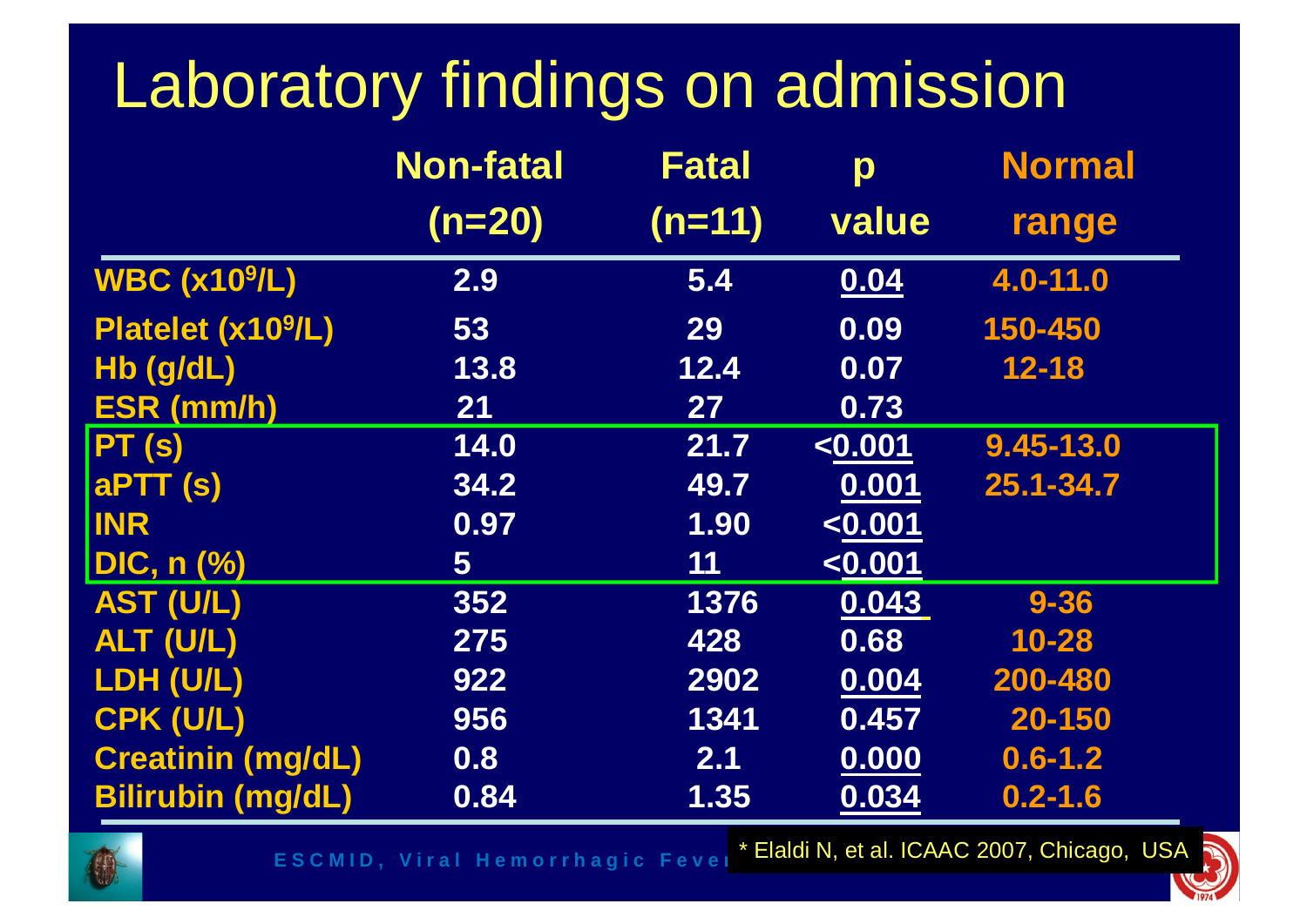| <b>Correlation analyzes (Pearson's test)</b> |       |                                             |
|----------------------------------------------|-------|---------------------------------------------|
| $(N=31)$                                     |       |                                             |
| <b>Cytokine, Comparator</b>                  |       | Р                                           |
| <b>PIL-6, CRP</b>                            | 0.489 | < 0.01                                      |
| <b>OL-6, coagulation test</b>                |       |                                             |
| <b>PT</b>                                    | 0.462 | < 0.01                                      |
| aPTT                                         | 0.692 | < 0.01                                      |
| <b>INR</b>                                   | 0.544 | < 0.01                                      |
| <b>DIC score</b>                             | 0.626 | < 0.01                                      |
| $\bullet$ TNF- $\alpha$ , coagulation test   |       |                                             |
| PT                                           | 0.109 | >0.05                                       |
| aPTT                                         | 0.236 | >0.05                                       |
| <b>INR</b>                                   | 0.220 | >0.05                                       |
| <b>ESCMID, Viral Hemorrhagic Fevel</b>       |       | * Elaldi N, et al. ICAAC 2007, Chicago, USA |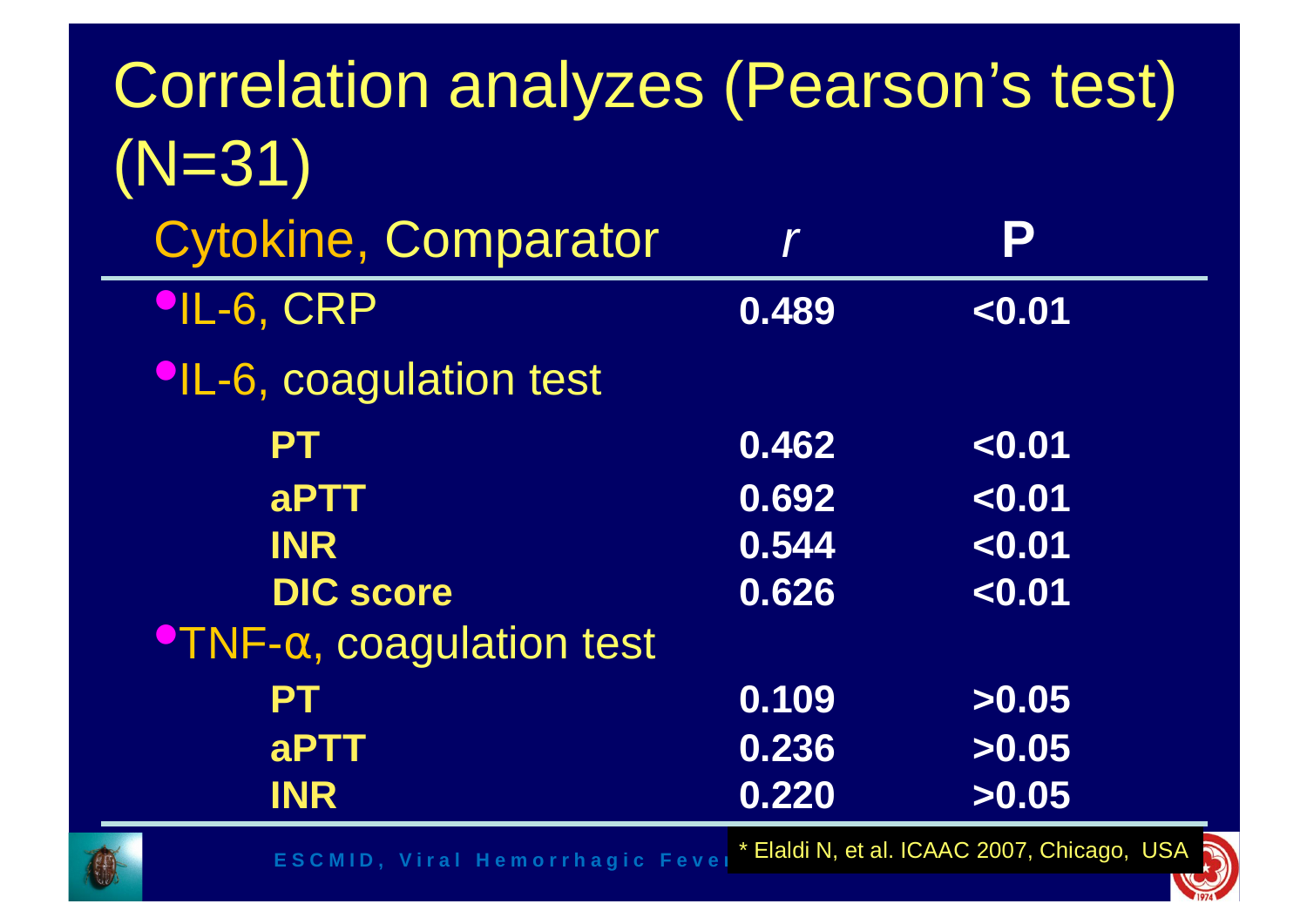### Death occurs in CCHF, Because:

- **•Unchecked viremia**
- Levels of IL-6, TNF-α
- •Disseminated Intravasculary
- **Coagulation**
- •Absence of specific IgG ab **•SHOCK**

![](_page_23_Picture_6.jpeg)

![](_page_23_Picture_7.jpeg)

![](_page_23_Picture_8.jpeg)

![](_page_23_Picture_9.jpeg)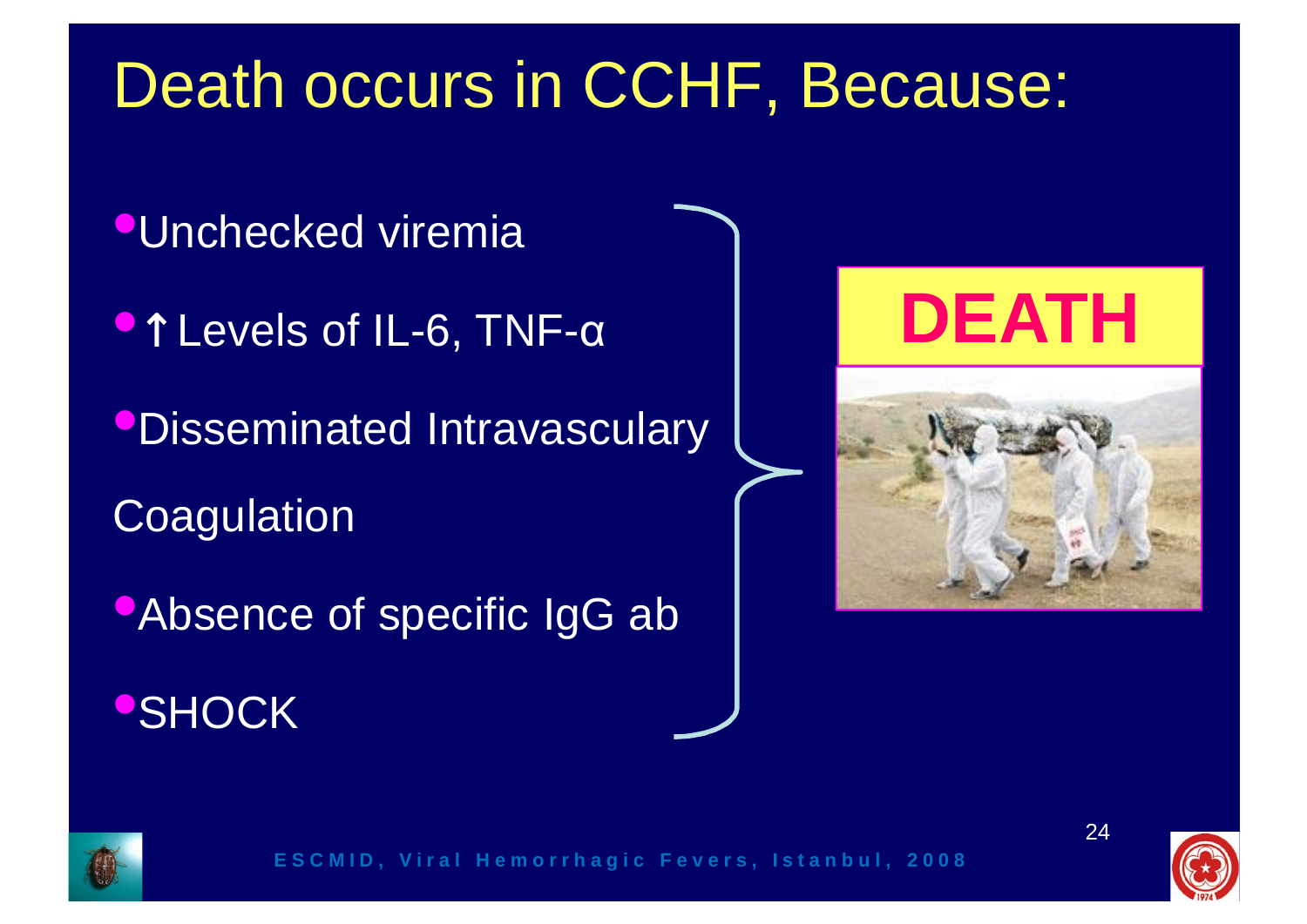### What can we do?

•Unchecked viremia

•Ribavirin treatment ?

**•Other antivirals ? (Future treatments?)** 

•Interferon (IF)-α treatment ? \*

**•Human Mx proteins \*\*** 

(IF-induced GTPases)

**•Hyperimmune serum treatment?** 

\* Andersson I, et al *J Virol* 2004

25 \*\* Andersson I, et al *J Med Vir* 2006

![](_page_24_Picture_10.jpeg)

![](_page_24_Picture_12.jpeg)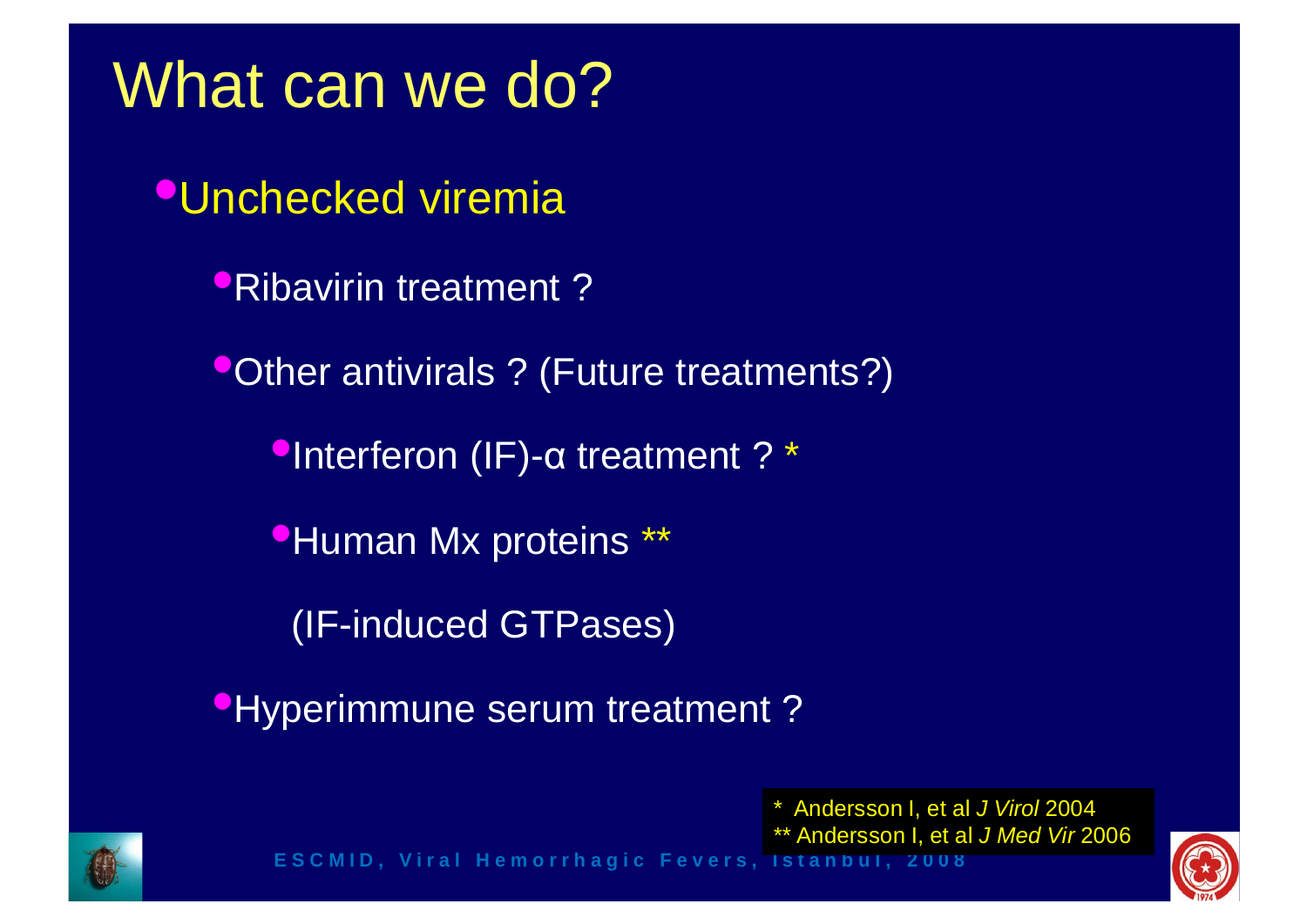### What can we do?

•↑ Levels of IL-6, TNF- α (Future treatments?) **•Anti-cytokine antibodies ?** •TNF-<sup>α</sup> synthesis inhibitors ? •Fighting against DIC •,Fresh Frosen Plasma •Platelet suspension •Absence of specific IgG ab

![](_page_25_Picture_2.jpeg)

**CIMMUNE SETUM, IVIG?**<br>ESCMID, Viral Hemorrhagic Fevers, Istanbul, 2008

![](_page_25_Picture_4.jpeg)

![](_page_25_Picture_5.jpeg)